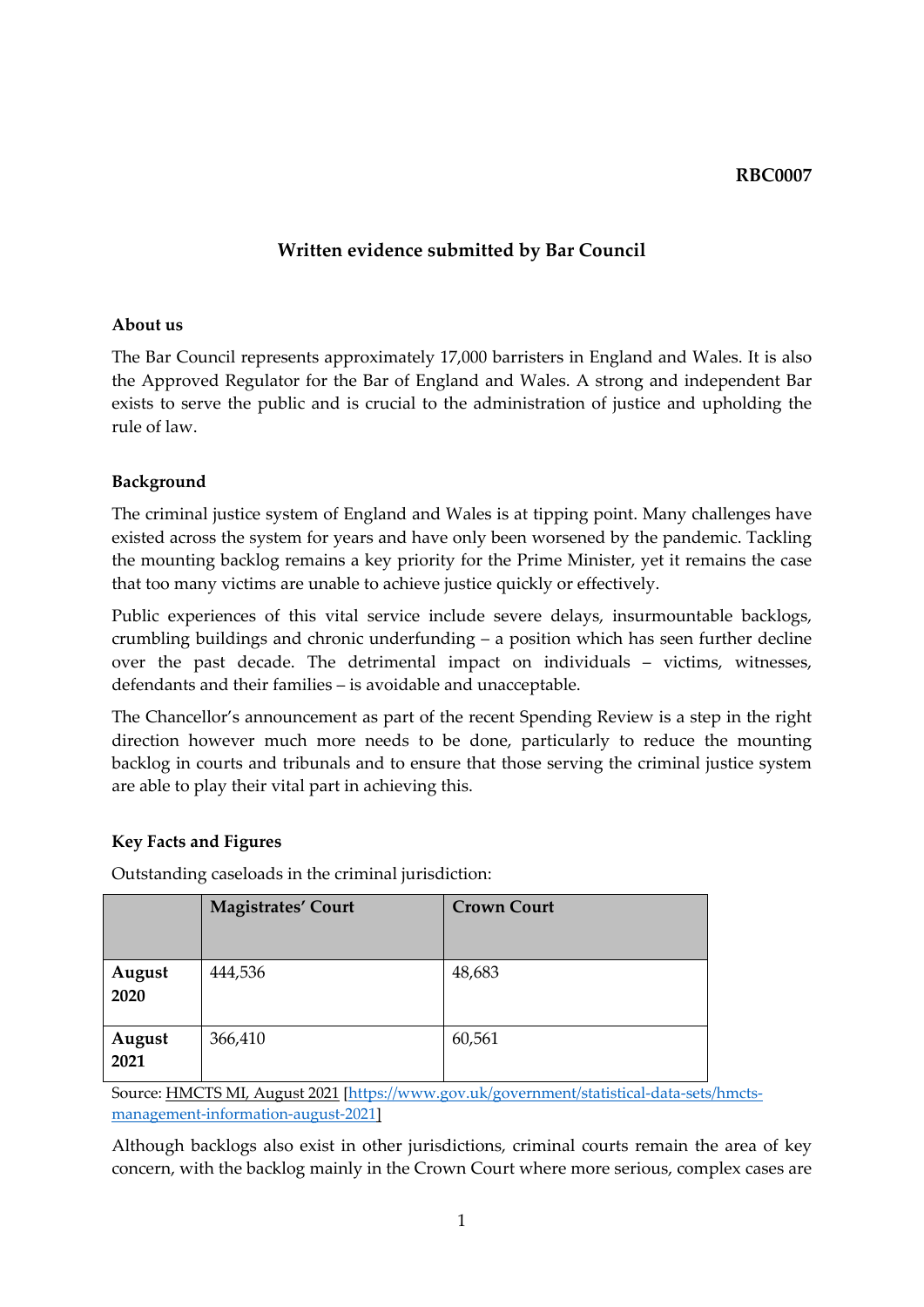mounting. Not only is the current backlog high, but it is comprised of a disproportionate number of complex and potentially lengthy cases that will require a trial. Some analysts have suggested that the current backlog, when adjusted for these factors, is very much higher<sup>1</sup>. This may well be the case as data collection and its reliability across the criminal justice system has long been piecemeal and poor.

# **National Audit Office report, Reducing the backlog in criminal courts**

The NAO highlighted the context and challenges in reducing the backlog in criminal courts in their report published in October 2021.<sup>2</sup> The report states that the Ministry of Justice's (MoJ) latest models indicate the Crown Court backlog could be between 17% and 27% higher than pre-pandemic levels by November 2024.

Key findings include:

- **£63 million spent by Her Majesty's Courts & Tribunals Service (HMCTS) on the pandemic response and recovery in the criminal courts in 2020-21**, in addition to that spent on expected operational activities.
- **£2.2 billion is the estimated system-wide costs of delivering the criminal justice action plan, 2022-23 and 2023-24**. The range of estimates modelled by the Ministry of Justice for the size of the backlog in the Crown Court by November 2024 are 48,000 to 52,000.
- There has been a **435% increase in the number of sexual offence trial cases in the Crown Court backlog for longer than a year**, from 246 as of 31 March 2020 to 1,316 as of 30 June 2021.
- **There has been a 27% increase in the number of defendants held on remand in custody** between 31 March 2020 and 30 June 2021.
- **The Crown Court backlog increased by 23% in the year leading up to the pandemic** then increased a further 48%.
- **Victims, witnesses and defendants are waiting longer for their cases to be heard as the number of cases older than a year increased from 2,830 to 11,379 (up by 302%)**.
- **Waiting times vary considerably by region**. The pandemic exacerbated the regional variations in backlogs and waiting times. The average age of a case in London increased by 63% to 266 days throughout the pandemic (more than any other region) closely followed by the Midlands where the average age of cases increased by 62% to 256 days.
- **Rape and serious sexual offence cases have been acutely affected**. Defendants accused of rape or serious sexual offences are typically more likely to plead not guilty compared with other offences. Cases with not guilty pleas typically take much longer to complete when compared to cases in court where a defendant has pleaded guilty. Delays to jury trials have therefore disproportionately affected victims of

<sup>&</sup>lt;sup>1</sup> "Adjusting the new backlog to account for the fact that it includes a higher share of jury trials, we estimate that by the end of May 2021 the backlog was equivalent to 75,000 cases, almost double the pre-pandemic backlog and by far the largest on *record*". [Criminal](https://www.instituteforgovernment.org.uk/publication/performance-tracker-2021/courts) [courts](https://www.instituteforgovernment.org.uk/publication/performance-tracker-2021/courts) [|](https://www.instituteforgovernment.org.uk/publication/performance-tracker-2021/courts) [The](https://www.instituteforgovernment.org.uk/publication/performance-tracker-2021/courts) [Institute](https://www.instituteforgovernment.org.uk/publication/performance-tracker-2021/courts) [for](https://www.instituteforgovernment.org.uk/publication/performance-tracker-2021/courts) [Government](https://www.instituteforgovernment.org.uk/publication/performance-tracker-2021/courts)

<sup>2</sup> [Reducing](https://www.nao.org.uk/wp-content/uploads/2021/10/Reducing-the-backlog-in-criminal-courts.pdf) [the](https://www.nao.org.uk/wp-content/uploads/2021/10/Reducing-the-backlog-in-criminal-courts.pdf) [backlog](https://www.nao.org.uk/wp-content/uploads/2021/10/Reducing-the-backlog-in-criminal-courts.pdf) [in](https://www.nao.org.uk/wp-content/uploads/2021/10/Reducing-the-backlog-in-criminal-courts.pdf) [criminal](https://www.nao.org.uk/wp-content/uploads/2021/10/Reducing-the-backlog-in-criminal-courts.pdf) [courts](https://www.nao.org.uk/wp-content/uploads/2021/10/Reducing-the-backlog-in-criminal-courts.pdf) [\(nao.org.uk\)](https://www.nao.org.uk/wp-content/uploads/2021/10/Reducing-the-backlog-in-criminal-courts.pdf)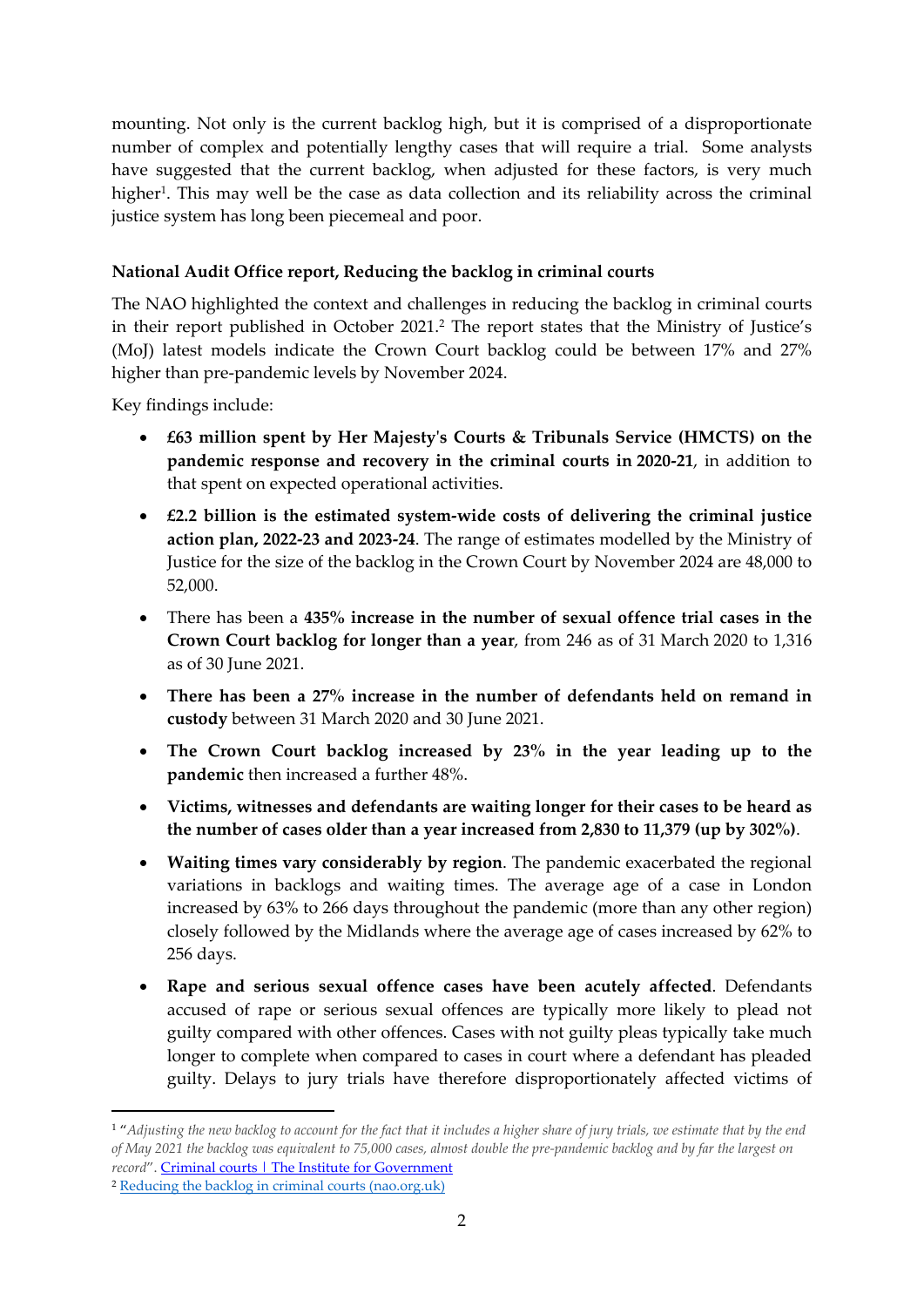these crimes: between 31 March 2020 and 30 June 2021, the number of sexual offence trial cases in the Crown Court backlog rose by 71% from 3,606 to 6,173, with cases waiting longer than a year increasing 435% from 246 to 1,316. The criminal justice action plan, which looks at long-term recovery, includes initiatives to tackle rape and serious sexual offences. Robbery and weapon possession cases have also seen relatively large increases in waiting times.

 HMCTS's recovery programme increased criminal court capacity by 30% in the Crown Court and 7% in Magistrates' Courts between September 2020 and July 2021. HMCTS launched a courts recovery programme in May 2020 that focused on increasing court capacity to hear criminal cases, including through greater use of remote attendance at hearings and adaptations to existing court buildings. Between July 2020 and June 2021, it opened 72 temporary courtrooms (Nightingale courtrooms), 38 of which (53%) handled Crown Court cases. HMCTS also modified 71 courtrooms to hear cases with multiple defendants, increasing its overall capacity for these larger cases by 28% by 31 March 2021. HMCTS spent £63 million on its response and recovery work in criminal courts in 2020-21, in addition to that spent on expected operational activities.

## **Rape and Serious Sexual Offences (RASSO)**

The Government has prioritised tackling RASSO cases and wants to ensure that victims feel confident to report, and that their experiences through the criminal justice system are swift and taken seriously.

Despite this ambition, the latest Crown Prosecution Service figures (Oct 2021)<sup>3</sup> show that the number of days it takes from receipt to charge has been increasing quarter on quarter. It takes 10.4 more days from receipt to charge in Q1 21/22 when compared to the same quarter last year, increasing from 27.3 days to 39.5. Rape investigation timeliness had been on a positive downward trend but has significantly increased from 125.4 days in Q2 20/21 to 170.2 days in Q1 21/22.

#### **Spending Review**

The Bar Council put forward recommendations in our Spending Review submission<sup>4</sup> aimed to help restore confidence in the justice system and clear the backlog of trials. The specific proposals included:

- Investment in the justice system by an additional  $£2.48$ bn each year an extra  $22p$ per person per day.
- Increase the number of court and tribunal buildings in England and Wales so the justice system is adequately equipped to hear cases remotely and in person.
- Urgently launch a recruitment drive for judges, recorders, and magistrates to meet the level of demand and help clear the backlog of cases.

<sup>3</sup> <https://www.cps.gov.uk/publication/cps-data-summary-quarter-1-2021-2022>

<sup>4</sup> [https://www.barcouncil.org.uk/uploads/assets/9510f10c-477f-402d-a6021eb0c64d7046/Bar-Council-Spending-](https://www.barcouncil.org.uk/uploads/assets/9510f10c-477f-402d-a6021eb0c64d7046/Bar-Council-Spending-Review-submission-2021.pdf)[Review-submission-2021.pdf](https://www.barcouncil.org.uk/uploads/assets/9510f10c-477f-402d-a6021eb0c64d7046/Bar-Council-Spending-Review-submission-2021.pdf)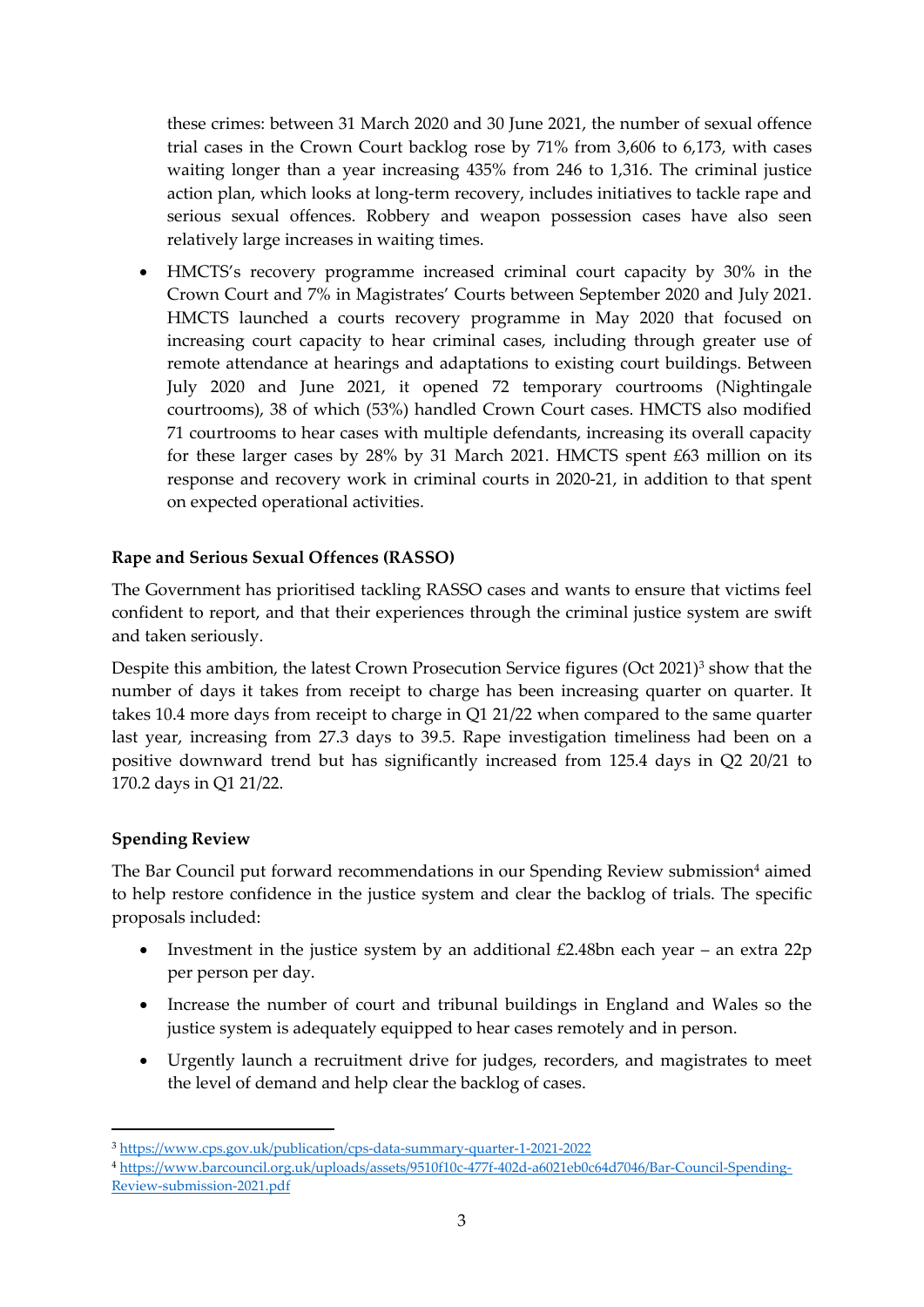- Invest in 'tech ushers' to help court and tribunal users with technology in all courts by 2023.
- Produce modelling to demonstrate how and when the court backlog will be cleared and provide a clear assessment of what an acceptable standing backlog in each jurisdiction will look like.

The Chancellor announced<sup>5</sup> £650m for criminal justice system (for Courts, Legal Aid, Probation, Prisons, and victims) and an additional £500m over the next three years specifically for the courts backlog and to reduce waiting times caused by the pandemic. It is worth noting that the Government aims to use this £500m to reduce Crown Court backlogs caused by the pandemic from 60,000 today down to 53,000.

Until we see the breakdown of how the overall sums will be spent it is difficult to ascertain how much of an impact this money will make, though we recognise that this investment is a step in the right direction. Without further support and sufficient investment, the court reform project will fail in its objectives and the backlog will continue to rise.

The Bar Council also believes also it is unhelpful to consider the matter solely in terms of "the backlog". As we set out above, the historic backlogs in the Crown Courts are not directly comparable to the figures seen today because of the disproportionate number of cases which will require a trial. We have not seen any clear indication that this has been factored into the calculation of the intended reduction, and we would stress that it is vital that the reduction is a *real* reduction. There is a risk of the creation of perverse incentives, for example to fast-track simpler cases in order to fulfil the metric.

For this reason, we would suggest that the MoJ's focus (and the focus of the Committee's ongoing scrutiny) should be on the time taken for cases to reach disposal. This is more likely to be a metric which accurately measures the extent to which progress is being made. It also has the advantage that it is more clearly focussed on the impact of delays on court users.

# **Personnel**

This brings us to the final, and in many ways, most important point. The huge volumes of work which will have to pass through the criminal courts in the coming years to reduce waiting times for victims, witnesses and defendants from their current unacceptable levels will only be achieved by a criminal justice system which is working at full capacity. There is ample evidence that it is not equipped to do so at present: not because of a deficit in courtroom space, but because of a deficit in personnel – there are not enough judges and legal professionals.

The NAO had this to say about the modelling produced by the MoJ on this crucial aspect (emphasis added):

*3.13 The Ministry and HMCTS have recognised that securing enough judges will be challenging. In 2021-22, they are relying on a number of recorders (part-time judges) agreeing to work more hours, alongside additional sitting days from high court judges. HMCTS believes it will be more challenging to secure enough judges in 2022-23 and 2023-24. Recruiting new judges is a protracted process that takes about two years. The Ministry and HMCTS*

<sup>5</sup> <https://www.gov.uk/government/publications/budget-2021-documents>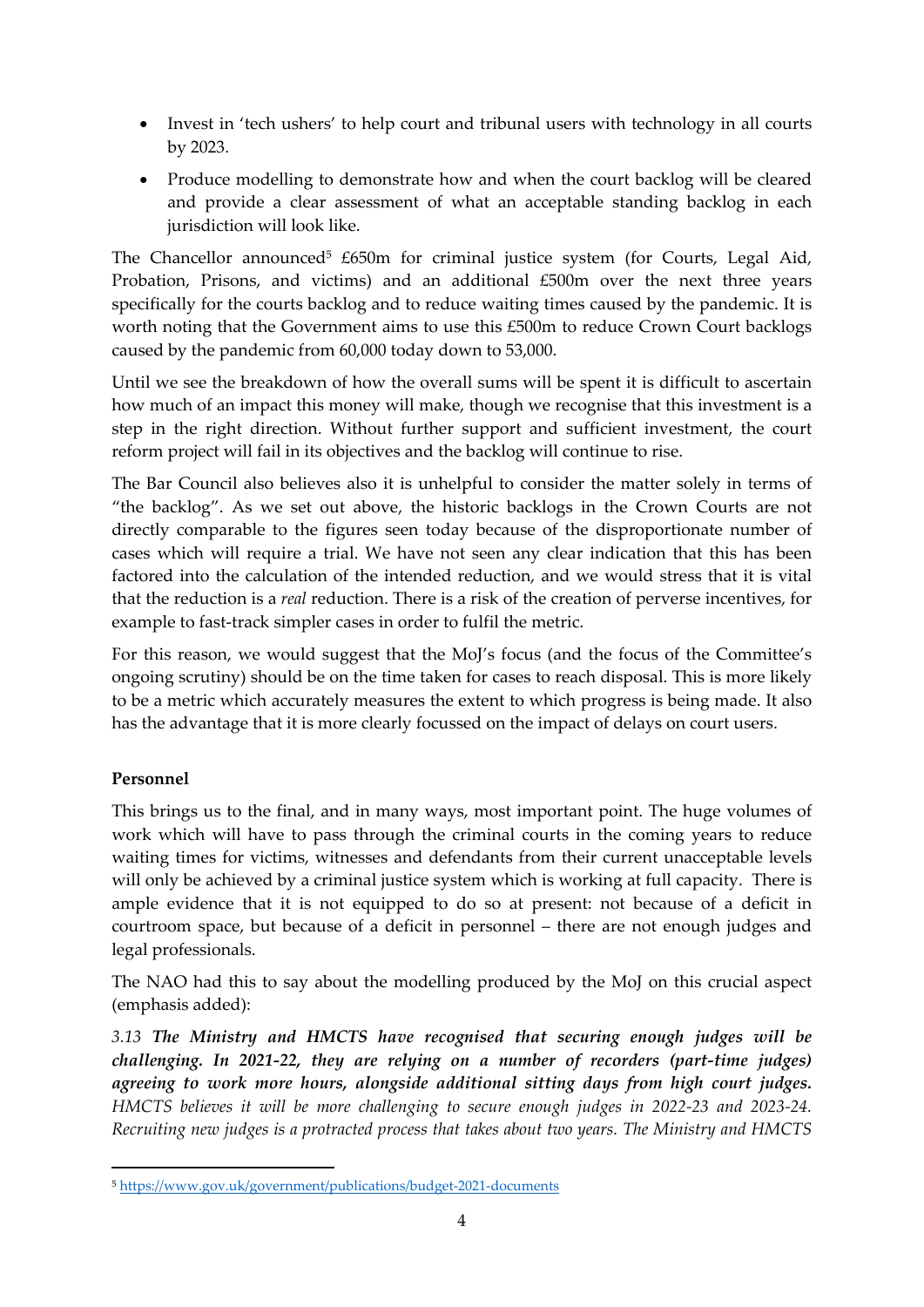*have attracted lower than expected numbers of judges into criminal court postings and expect a shortfall. In the short term, they have focused on recruiting fee-paid judges and recorders. They have also extended the mandatory retirement age for judges from 70 to 75 years.*

*3.14 The Ministry and HMCTS have a limited understanding of the capacity of other partners in the criminal justice system, including the CPS and the legal professions. Aside from judicial capacity, the Ministry's modelling does not account for these other potential constraints to recovery. Without this, the Ministry and HMCTS cannot be confident that their recovery planning is robust or can utilise increased judicial and courtroom capacity. Additionally, the Ministry will lack a system-view of funded and unfunded costs.*

The availability of Recorders and the capacity of the legal professions are, of course, two sides of the same coin. If Recorders are required to sit additional days<sup>6</sup>, those practitioners will not be available to provide representation in other cases. Both of these personnel issues are, and will be, affected by the reduction in the numbers of those in the criminal legal professions. These problems were grave before the pandemic (for example, the number of criminal barristers shrank by 11% in the three years prior to the pandemic) and are now critical (it is estimated that by 2022 the number of QCs available for the most serious criminal trials will be down to almost 50% of the numbers in 2015)<sup>7</sup>.

This drastic contraction of the criminal bar is the direct result of years of underfunding and neglect. It is vital that the Criminal Legal Aid Review recognises and rights this wrong. A failure to do so will lead to a continuing exodus of talented and hardworking individuals from the criminal bar. There will be no prospect of attracting a diverse and committed cohort of young barristers to continue the vital publicly funded work that the criminal bar does if the rates of remuneration do not allow people to make ends meet, and their working conditions do not allow them to balance the demands of work and life.

We are grateful to the Criminal Bar Association for the following two examples (see Annex A) that show the detrimental impact of the widespread delays in the criminal justice system. These examples focus on the impact on RASSO cases, where delays are particularly damaging. However, the detrimental impact of delays, and the consequent waste of precious resources, in terms of court/police time and the time of the CPS and legal professionals, applies across the whole of the criminal justice system.

**The Bar Council December 2021**

<sup>6</sup> The MoJ's "ambition" scenario involves Recorders sitting for an average of 43 days in the next financial year (see NAO report, Figure 14), i.e., for two whole months of the year.

<sup>7</sup> Figures provided by the Criminal Bar Association, quoted in [Clearing](https://www.crestadvisory.com/post/clearing-backlogs-in-the-courts-are-there-enough-lawyers-judges-and-court-staff-to-do-it) [backlogs](https://www.crestadvisory.com/post/clearing-backlogs-in-the-courts-are-there-enough-lawyers-judges-and-court-staff-to-do-it) [in](https://www.crestadvisory.com/post/clearing-backlogs-in-the-courts-are-there-enough-lawyers-judges-and-court-staff-to-do-it) [the](https://www.crestadvisory.com/post/clearing-backlogs-in-the-courts-are-there-enough-lawyers-judges-and-court-staff-to-do-it) [courts:](https://www.crestadvisory.com/post/clearing-backlogs-in-the-courts-are-there-enough-lawyers-judges-and-court-staff-to-do-it) [are](https://www.crestadvisory.com/post/clearing-backlogs-in-the-courts-are-there-enough-lawyers-judges-and-court-staff-to-do-it) [there](https://www.crestadvisory.com/post/clearing-backlogs-in-the-courts-are-there-enough-lawyers-judges-and-court-staff-to-do-it) [enough](https://www.crestadvisory.com/post/clearing-backlogs-in-the-courts-are-there-enough-lawyers-judges-and-court-staff-to-do-it) [lawyers,](https://www.crestadvisory.com/post/clearing-backlogs-in-the-courts-are-there-enough-lawyers-judges-and-court-staff-to-do-it) [judges](https://www.crestadvisory.com/post/clearing-backlogs-in-the-courts-are-there-enough-lawyers-judges-and-court-staff-to-do-it) [and](https://www.crestadvisory.com/post/clearing-backlogs-in-the-courts-are-there-enough-lawyers-judges-and-court-staff-to-do-it) [court](https://www.crestadvisory.com/post/clearing-backlogs-in-the-courts-are-there-enough-lawyers-judges-and-court-staff-to-do-it) [staff](https://www.crestadvisory.com/post/clearing-backlogs-in-the-courts-are-there-enough-lawyers-judges-and-court-staff-to-do-it) [to](https://www.crestadvisory.com/post/clearing-backlogs-in-the-courts-are-there-enough-lawyers-judges-and-court-staff-to-do-it) [do](https://www.crestadvisory.com/post/clearing-backlogs-in-the-courts-are-there-enough-lawyers-judges-and-court-staff-to-do-it) [it?](https://www.crestadvisory.com/post/clearing-backlogs-in-the-courts-are-there-enough-lawyers-judges-and-court-staff-to-do-it) [\(crestadvisory.com\)](https://www.crestadvisory.com/post/clearing-backlogs-in-the-courts-are-there-enough-lawyers-judges-and-court-staff-to-do-it)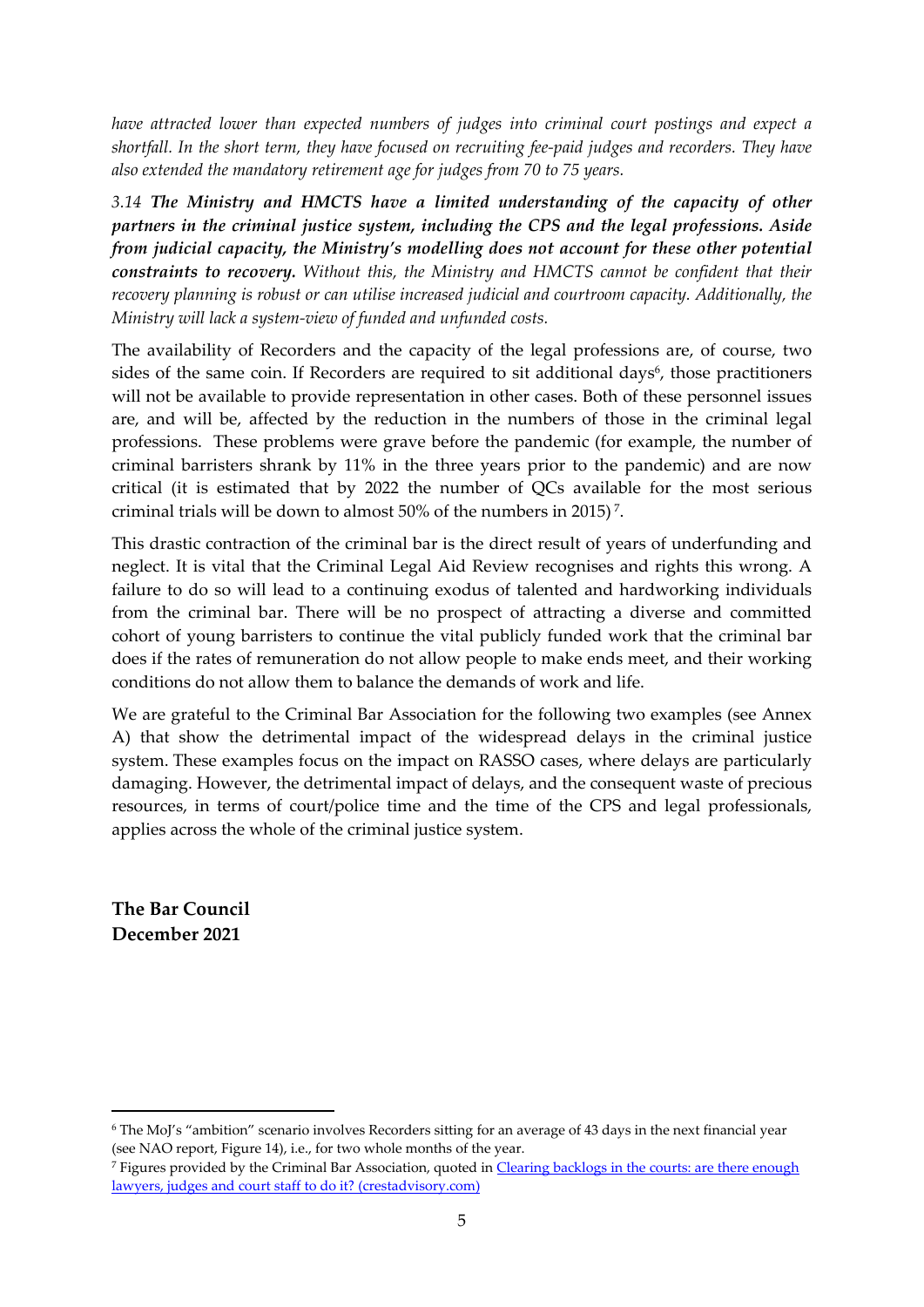## **Annex A**

#### **Example #1: multiple historic alleged offences with several complainants**

The defendant is charged with 25 counts of serious sexual assaults on seven females, most being children at the time.

The investigation began in 2015. The defendant was interviewed for the first time in June 2015, then later in 2016 and 2017. The defendant first appeared in the Magistrates Court in the first week of November 2020.

Prosecuting counsel was instructed at an early stage, on 21 September 2020, and given access to the digital case on 11 November 2020. She first advised in writing, including advice on the drafting of the indictment, on 14 November 2020.

The Plea and Trial Preparation Hearing [PTPH] took place on 3 December 2020, when a trial date of 13 October 2021 was fixed for 15 days.

At a hearing on 25 June 2021 the court informed parties that a murder case took priority, so the October trial date could not be maintained. All parties urged the court to look for other courts that could accommodate the October trial date. The court indicated if this was not possible, the next available date was 23 June 2022.

There was a further hearing on 9 July 2021 because the Crown had informed the court that its witnesses were dismayed at losing the October trial date, particularly as some had significant health issues. The court secured a slot for the trial at a 'Nightingale Court' on 4 October 2021. Both trial counsel rearranged their diaries to make themselves available for this new trial date, returning other briefs because they felt this trial took priority. Witnesses were informed, and arrangements made. No doubt the defendant too made suitable preparations.

A vast amount of work was undertaken in relation to trial preparation including the consideration of hundreds of items of third-party material, conferences with CPS and officers, the editing of multiple ABE interviews, preparation of a lengthy prosecution opening note, order of witnesses, jury bundle, discussions between counsel to resolve legal issues etc.

At the Pre-Trial Review hearing [PTR] on 24 September 2021, the last hearing before the scheduled 4 October trial date, the court advised that there was no Judge available at the Nightingale court to sit for the length of the trial, so the fixture would be postponed again. The trial was refixed for 24 October 2022 [a slightly earlier date was possible, but neither counsel was available].

As a result of this further delay, two complainants have suffered mental ill health and have totally withdrawn their co-operation from the case. One has asked for no further communication of any kind. Others are considering their position. One is so unwell that the prosecutor is considering a s.28 application to secure her evidence in case she dies before the October 2022 trial date. The anxiety it is causing cannot be put into words.

The defendant is in a wheelchair; his condition will no doubt further deteriorate. The stress a criminal case places on defendants and their families should not be under-estimated.

If the trial goes ahead in October 2022, it will be **seven years** from the start of the investigation and **two years** since the defendant's first court appearance.